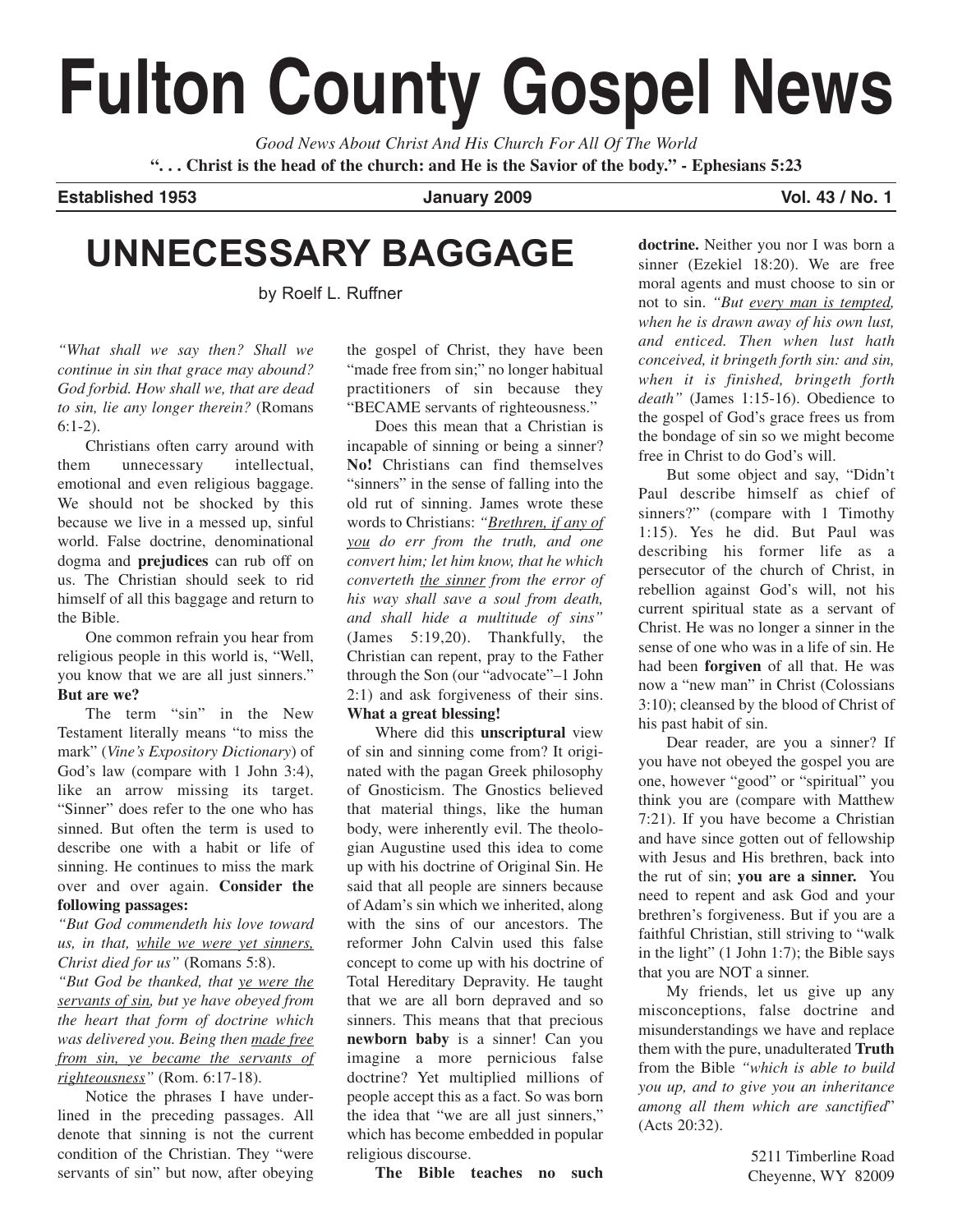#### **FULTON COUNTY GOSPEL NEWS** USPS Publication #211780

. . . is a Periodical publication issued monthly by the Church of Christ at Third and Bethel (P.O. Box 251), Mammoth Spring, AR 72554-0251. **POSTMASTER: Please mail all changes of address to the above address.**

**FCGN** is mailed free of charge to any who care to receive it. We will be happy to add any names to the regular mailing list. If you send in a name we must have a complete address, including number and street name, or R.R. or HCR number, plus box number, or a P.O. Box number and the **NINE DIGIT ZIP CODE**. This paper is supported by voluntary contributions for which we are grateful. Financial information will be furnished upon request. **Mail all address corrections or manuscripts to:**

#### **FULTON COUNTY GOSPEL NEWS** P.O. Box 251

Mammoth Spring, AR 72554

| Lee Moses $\dots\dots\dots\dots\dots\dots$ . EDITOR       |
|-----------------------------------------------------------|
|                                                           |
| $E$ -Mail $\ldots \ldots \ldots$ . cocfcgn@centurytel.net |
| Website www.fultoncountygospelnews.org                    |
|                                                           |
| $E$ -Mail sales@halopages.net                             |

### **MODERN MANIFESTATIONS OF DIOTREPHES**

**Part Two** by Lee Moses

*I wrote unto the church: but Diotrephes, who loveth to have the preeminence among them, receiveth us not. Wherefore, if I come, I will remember his deeds which he doeth, prating against us with malicious words: and not content therewith, neither doth he himself receive the brethren, and forbiddeth them that would, and casteth them out of the church* (3 John 9-10).

With these words, the apostle John warned Gaius, the well-beloved walker in truth, of Diotrephes, a self-serving scourge of the church. Although Diotrephes has long passed from this world, his mindset and works unfortunately have not. Many "Diotrepheses" continue to manifest themselves in the world and even in the church. As noted in last month's *FCGN*, Diotrephes' selfish ambition and disregard for apostolic authority remain easily enough found. And there are several other modern manifestations of Diotrephes to

observe and guard against.

#### **Evil Speaking**

Among the denounced deeds of Diotrephes, John mentioned *"prating against us with malicious words."* As Diotrephes spoke this way, he would "indulge in utterance that [made] no sense"1–he was making baseless accusations. Evil speaking is a means to an end for some–to help get their way, they speak evil of others. Those who think they belong in first place will often try to get there by putting others down a place or two.

Others may not be so conniving in their motives, yet their evil speaking of others can be just as destructive. Perhaps they are simply bitter. Perhaps others have hurt them. If so, the New Testament provides recourse for personal offenses; and the first step is *"go and tell him his fault between thee and him alone"* (Matthew 18:15, emphasis LM). To rebuke a brother or sister privately for a personal offense is not harsh, but is rather the loving response (compare with Leviticus 19:17; Luke 17:3-4). There is an apropos poem by an unknown author that addresses this:

#### TELL HIM GENTLY

Has your brother sinned against you? Is the fault one he has known? Jesus tells you to go to him. Tell him gently - all alone!

It may be he will not hear you, And repentance may postpone; Yet, before you talk to others, Tell him gently - all alone!

Telling others is forbidden, Till in private you have shown To the man his sin against you; Tell him gently - all alone!

How much hurt results from gossip! By this habit strife is shown; Rather, since you love your brother, Tell him gently - all alone!

Negative speaking does not always equate to evil speaking. Rebuke is necessary. The ideal goal of rebuke is that one might "gain his brother." And there comes a time when **public** rebuke is necessary (compare with Matthew 18:16-18). False teachers must be "marked" and "noted," in order that otherwise unsuspecting brethren may be forewarned (Romans 16:17; 2 Thessalonians 3:14). As John warned against Diotrephes, he certainly spoke **negatively** of him, but this does not mean that he spoke **evilly** of him. John said things

that **had to be said**.

However, sometimes Christians say things against their brethren that plainly do not need to be said. Such talk serves no constructive purpose. It hurts the brethren of whom they speak, and unnecessarily offends others. Far too many people have been driven away from the Lord's church by hearing Christians speaking evilly of one another. And such talk simply does not characterize a "new creature in Christ," but rather *"the old man, which is corrupt according to the deceitful lusts"* (Ephesians 4:22). Therefore,

*Let no corrupt communication proceed out of your mouth, but that which is good to the use of edifying, that it may minister grace unto the hearers. And grieve not the holy Spirit of God, whereby ye are sealed unto the day of redemption. Let all bitterness, and wrath, and anger, and clamour, and evil speaking, be put away from you, with all malice: And be ye kind one to another, tenderhearted, forgiving one another, even as God for Christ's sake hath forgiven you* (verses 29-32).

#### **Refusal to Support Worthy Works**

What John had already mentioned about Diotrephes should have been sufficient to describe a lousy excuse for a Christian. But what John had mentioned to this point was not enough for Diotrephes: *"And not content therewith, neither doth he himself receive the brethren."*

These "brethren" to whom John refers were engaged in a worthy work, and were worthy themselves. They went forth and labored for the greatest cause–*"for his name's sake"* (3 John 7). They refused to receive support from non-Christians (verse 7). By welcoming and providing for the needs of such brethren, other Christians could become *"fellowhelpers to the truth"* (verse 8)–thus, those who failed to do so were not and could not be considered fellowhelpers to the truth (compare with Matthew 12:30). But if one would *"bring them forward on their journey2 after a godly sort, [he would] do well"* (3 John 6). There are far too many worthy brethren engaged in worthy works today, who clearly are not being "brought forward on their journey after a godly sort."

Perhaps it would be helpful at this point to distinguish between a worthy work and an unworthy work. While worthy works should be supported, unworthy works must not. Jesus would not have helped the Pharisees with their prosely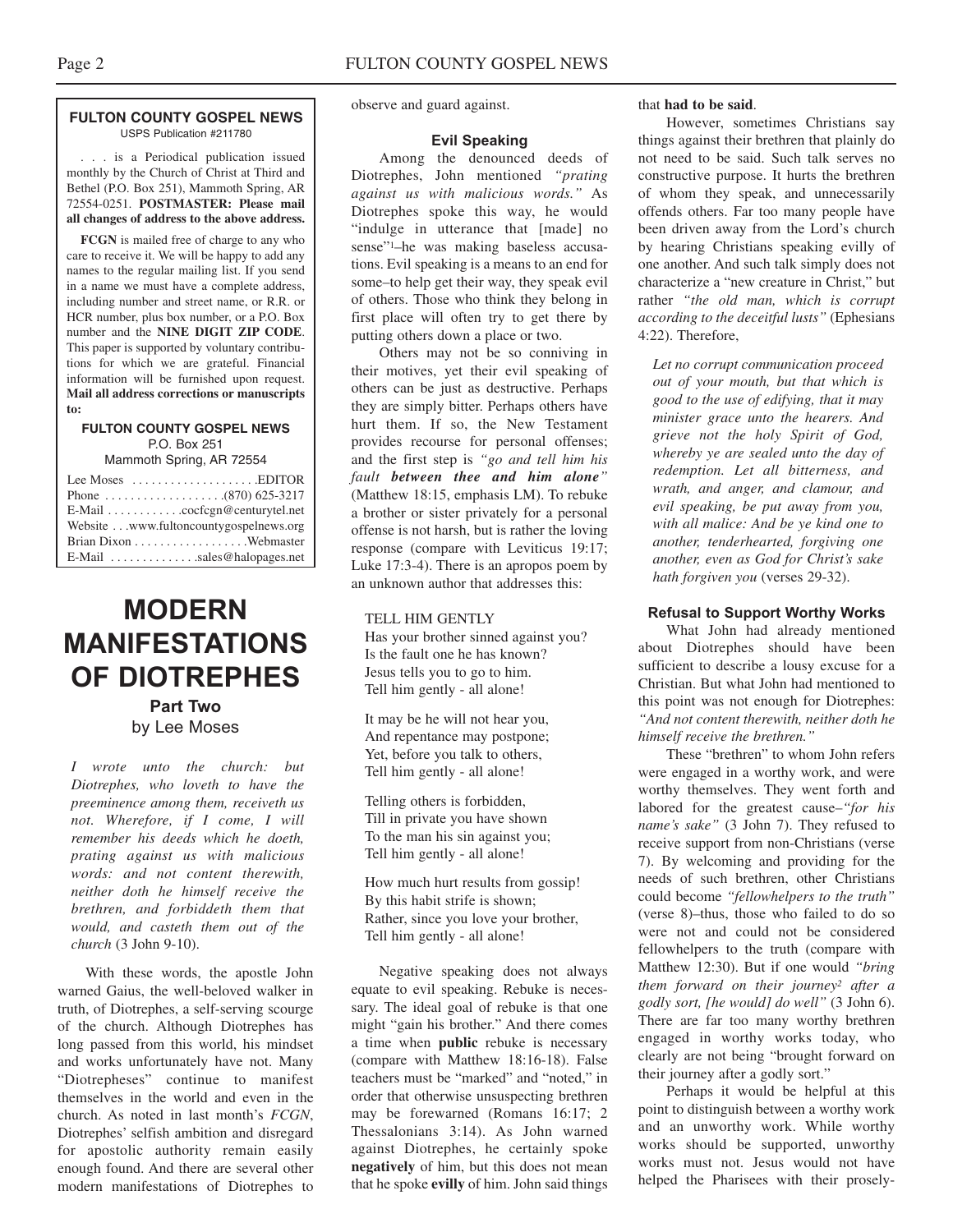tizing, nor would He have encouraged others to do so; as He denounced, *"Woe unto you, scribes and Pharisees, hypocrites! for ye compass sea and land to make one proselyte, and when he is made, ye make him twofold more the child of hell than yourselves"* (Matthew 23:15). The scribes and Pharisees hindered the salvation of others, and brought woe upon themselves for engaging in this unworthy work. There are works that endanger souls of others, and **there are works to which one cannot lend aid and remain blameless** (Ephesians 5:11; 2 John 10-11).

A worthy work will not violate the Scriptural mission and organization of the church. God has given the church a mission, and no church may delegate its mission to another entity. Churches may certainly cooperate with each other. Cooperation between churches is not only optional; at times it is **necessary** to accomplish the monumental task given the Lord's body. However, the church must do its own work, leaving the home and businesses to accomplish their own work.

A worthy work teaches sound, "uncorrupt" doctrine, and only utilizes men characterized by *"sound speech, that cannot be condemned; that he that is of the contrary part may be ashamed, having no evil thing to say of you"* (Titus 2:7-8). If such sound men and doctrine characterize a work, anyone who would attempt to speak evil of it should be ashamed. However, what should one do if the opposite characterizes a work? What Paul wrote to Titus implies that unsound speech **should** be condemned, and that those who oppose it have **nothing** about which to be ashamed. If a work is bringing "strange and uncertain sounds" to the brotherhood, how can anyone describe such as work as "worthy"?

The Lord's church is to continue the Lord's work of "seeking and saving the lost" and the apostles' work of "going into" all the world and preaching the Gospel to every creature" (Luke 19:10; Mark 16:15). Accompanied by "doing good unto all men" (Galatians 6:10) and laboring to "present every man perfect in Christ Jesus" (Colossians 1:28-29), this is the work of the church–and it is most worthy. Elders are to expedite the work of the church (Acts 20:28; 1 Peter 5:2; 1 Corinthians 10:23). Yet Diotrephes, apparently an elder of the Lord's church, stopped a good work of the Lord from going forward.

Diotrephes refused to help "the brethren" because he wanted to be first. Many churches today refuse to assist worthy works because of the "me first"

syndrome as well. While the church is to have **love** as its primary motive (1 Corinthians 16:14; compare with 13:1-3), many churches and brethren are governed by stinginess and materialism. Many worthy works do not have the financial support they need. There are "missionaries" who are forced to give up their mission. Yet churches who claim they cannot help are building themselves multimillion dollar facilities, all too often with much of those facilities devoted to recreational activities–**not remotely** a work of the church. Other elderships stubbornly sit on their treasuries, hording up tens and hundreds of thousands of dollars, refusing to allow out an occasional few hundred dollars that could provide vital assistance to a worthy work. If many of today's elders would have received Paul's vision of the Macedonian man saying, "Come over into Macedonia, and help us" (Acts 16:9), they would have responded, "Sorry–we have our own problems to take care of." This is a most unfortunate modern manifestation of Diotrephes.

#### **Unfriendliness and Inhospitality**

Those who have devoted their lives to sowing the Gospel seed in strange and distant lands should be received as royalty. While Diotrephes' failure to *"receive the brethren"* demonstrates a failure to support worthy missionaries, it also demonstrates a severe lack of Christian hospitality. The *"brethren"* of whom John spoke were not only John's brethren, they were not only Gaius' brethren–they were Diotrephes' brethren.

Christians are *"members one of another"* and they are brethren of one another. When Christians can say, *"We be brethren,"* it follows that they will treat each other in a manner becoming brethren (Genesis 13:8; compare with Romans 12:10; 1 John 4:20). When members of a church have a visitor in attendance from another congregation, those members should respond to that visitor just as they would a long-lost brother or sister they had never met. They would want to get to know that person well, and kindle a long-lasting relationship. However, some at least outwardly reflect the attitude, "What are you doing at **my** church?" That may not be their thinking. Some Christians are more extroverted than others are. Regardless, inhospitality is inexcusable, and Christians should seek to develop hospitality.

Common friendliness and Christian hospitality should characterize our

demeanor and our lives. Of course, an elder who is not wholly *"given to hospitality"* is not a Scripturally qualified elder at all, and should step down or be removed immediately (1 Timothy 3:2). But if our love is to be *"without dissimulation,"* or *"without hypocrisy"* (American Standard Version), we must **all** be *"given to hospitality"* (Romans 12:9, 13). God commands that we show hospitality, particularly to those who may not be able to return the favor (Hebrews 13:2; 1 Peter 4:9; Luke 14:12- 14). On the Judgment Day, some will hear as their condemnation, *"I was a stranger, and ye took me not in. . . . Verily I say unto you, inasmuch as ye did it not to one of the least of these, ye did it not to me"* (Matthew 25:43, 45). To fail herein is to manifest the condemned spirit of Diotrephes.

#### **Misuse of Authority**

Diotrephes went beyond refusing to receive the *"brethren"* himself. John said Diotrephes *"forbiddeth them that would, and casteth them out of the church."* The Holy Spirit had bestowed Diotrephes' eldership with authority to oversee the feeding of the flock, as the Holy Spirit does all Scriptural elderships (Acts 20:28). However, Diotrephes went beyond his Divinely-given authority, and used that which he had been given with inappropriate motivations. No man has the power to sever faithful branches from the vine of Christ (John 15:5-10), and certainly no Christian should ever **desire** to do so–yet Diotrephes purported to do just that. There are numerous ways authority has likewise been abused in modern times.

Sadly, there have been church leaders who have used their authority to embezzle church funds. Others have taken advantage of unsuspecting young people sexually. Others, given a simple position as a Bible class teacher, assume authority as a "discipling leader" to lead their students after them in a cultic fashion. Other times, one elder will make decisions for the congregation, when it is the task of the collective eldership to make those decisions.

Other misuses of authority can be found under the umbrella of anti-ism. As Franklin Camp said, "Anti-ism exalts matters of expediency to the realm of matters of faith." Some congregations choose not to support orphans' homes. I suppose that is their prerogative, as long as they continue to practice *"pure religion and undefiled"* to the best of their abilities (James 1:27). However, when they decide to "forbid them that would, and cast them out of the church," we have problems. A